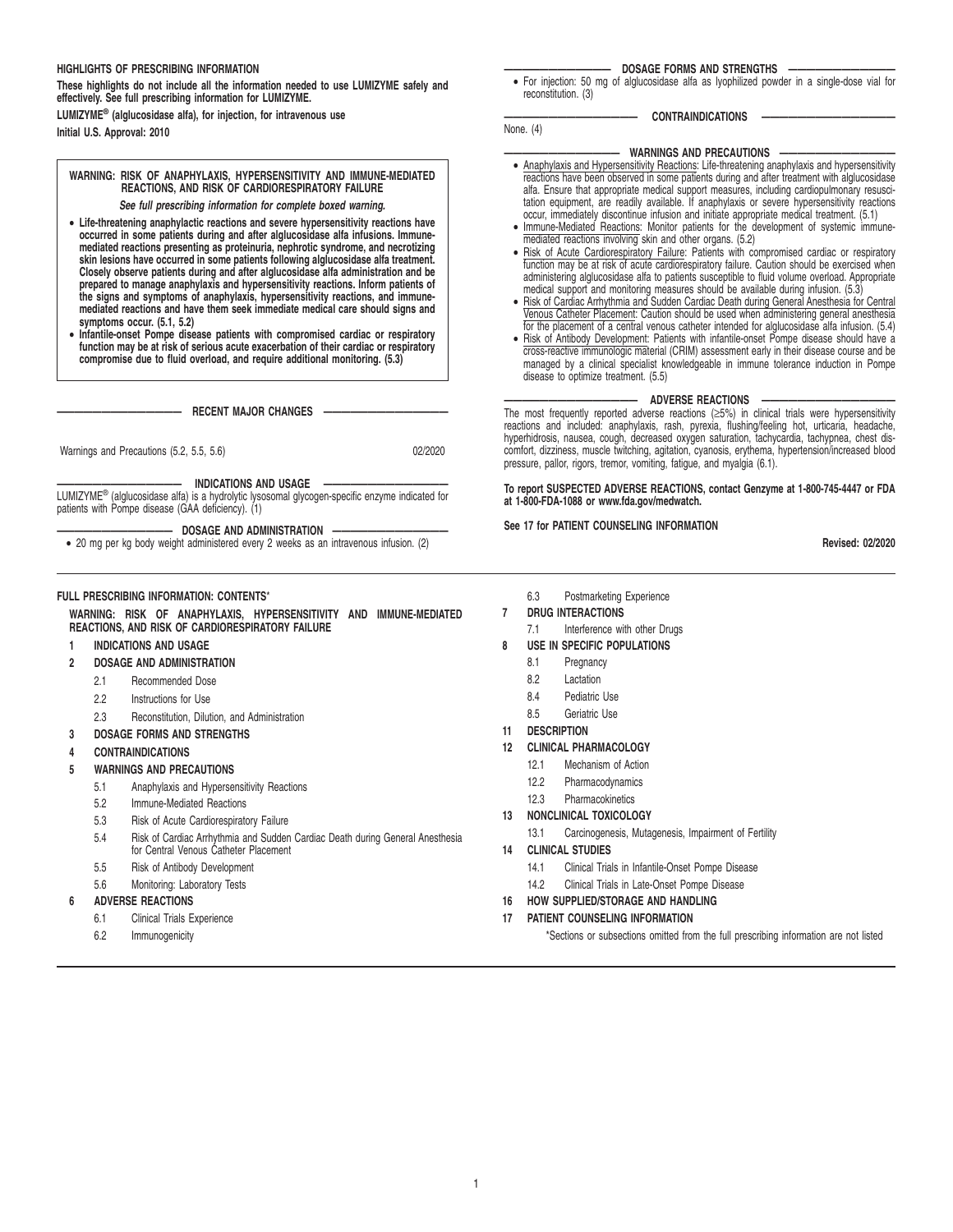**WARNING: RISK OF ANAPHYLAXIS, HYPERSENSITIVITY AND IMMUNE-MEDIATED REACTIONS, AND RISK OF CARDIORESPIRATORY FAILURE**

**Life-threatening anaphylactic reactions and severe hypersensitivity reactions, presenting as respiratory distress, hypoxia, apnea, dyspnea, bradycardia, tachycardia, bronchospasm, throat tightness, hypotension, angioedema (including tongue or lip swelling, periorbital edema, and face edema), and urticaria, have occurred in some patients during and after alglucosidase alfa infusions. Immune-mediated reactions presenting as proteinuria, nephrotic syndrome, and necrotizing skin lesions have occurred in some patients following alglucosidase alfa treatment. Closely observe patients during and after alglucosidase alfa administration and be prepared to manage anaphylaxis and hypersensitivity reactions. Inform patients of the signs and symptoms of anaphylaxis, hypersensitivity reactions, and immune-mediated reactions and have them seek immediate medical care should signs and symptoms occur [see Warnings and Precautions (5.1, 5.2)].**

**Infantile-onset Pompe disease patients with compromised cardiac or respiratory function may be at risk of serious acute exacerbation of their cardiac or respiratory compromise due to fluid overload, and require additional monitoring [see Warnings and Precautions (5.3)].**

# **1 INDICATIONS AND USAGE**

LUMIZYME<sup>®</sup> (alglucosidase alfa) [see Description (11)] is a hydrolytic lysosomal glycogen-specific enzyme indicated for patients with Pompe disease (acid α-glucosidase [GAA] deficiency).

# 2 DOSAGE AND ADMINISTRATION<br>2.1 Recommended Dose

# **2.1 Recommended Dose**

The recommended dosage of alglucosidase alfa is 20 mg/kg body weight administered every 2 weeks as an intravenous infusion.

#### **2.2 Instructions for Use**

Alglucosidase alfa does not contain any preservatives. Vials are single dose only. Discard any unused product.

The total volume of infusion is determined by the patient's body weight and should be administered over approximately 4 hours. Infusions should be administered in a step-wise manner using an infusion pump. The initial infusion rate should be no more than 1 mg/kg/hr. The infusion rate may be increased by 2 mg/kg/hr every 30 minutes, after patient tolerance to the infusion rate is established, until a maximum rate of 7 mg/kg/hr is reached. Vital signs should be obtained at the end of each step. If the patient is stable, alglucosidase alfa may be administered at the maximum rate of 7 mg/kg/hr until the infusion is completed. The infusion rate may be slowed or temporarily stopped in the event of mild to moderate hypersensitivity reactions. In the event of anaphylaxis or severe hypersensitivity reaction, immediately discontinue administration of alglucosidase alfa, and initiate appropriate medical treatment. See Table 1 below for the rate of infusion at each step, expressed as mL/hr based on the recommended infusion volume by patient weight.

**Table 1: Recommended Infusion Volumes and Rates**

| Patient<br>Weight<br>Range (kg) | Total<br>infusion<br>volume (mL) | Step 1<br>1 mg/kg/hr<br>(mL/hr) | Step 2<br>3 mg/kg/hr<br>(mL/hr) | Step 3<br>5 mg/kg/hr<br>(mL/hr) | Step 4<br>7 mg/kg/hr<br>(mL/hr) |
|---------------------------------|----------------------------------|---------------------------------|---------------------------------|---------------------------------|---------------------------------|
| $1.25 - 10$                     | 50                               | 3                               | 8                               | 13                              | 18                              |
| $10.1 - 20$                     | 100                              | 5                               | 15                              | 25                              | 35                              |
| $20.1 - 30$                     | 150                              | 8                               | 23                              | 38                              | 53                              |
| $30.1 - 35$                     | 200                              | 10                              | 30                              | 50                              | 70                              |
| $35.1 - 50$                     | 250                              | 13                              | 38                              | 63                              | 88                              |
| $50.1 - 60$                     | 300                              | 15                              | 45                              | 75                              | 105                             |
| $60.1 - 100$                    | 500                              | 25                              | 75                              | 125                             | 175                             |
| $100.1 - 120$                   | 600                              | 30                              | 90                              | 150                             | 210                             |
| $120.1 - 140$                   | 700                              | 35                              | 105                             | 175                             | 245                             |
| 140.1-160                       | 800                              | 40                              | 120                             | 200                             | 280                             |
| 160.1-180                       | 900                              | 45                              | 135                             | 225                             | 315                             |
| 180.1-200                       | 1.000                            | 50                              | 150                             | 250                             | 350                             |

### **2.3 Reconstitution, Dilution, and Administration**

Alglucosidase alfa should be reconstituted, diluted, and administered by a healthcare professional. Use aseptic technique during preparation. Do not use filter needles during preparation.

a. Determine the number of vials to be reconstituted based on the individual patient's weight and the recommended dose of 20 mg/kg.

Patient weight (kg)  $\times$  dose (mg/kg) = patient dose (in mg)

Patient dose (in mg) divided by 50 mg/vial = number of vials to reconstitute. If the number of vials includes a fraction, round up to the next whole number.

Example: Patient weight (68 kg)  $\times$  dose (20 mg/kg) = patient dose (1,360 mg)

1,360 mg divided by 50 mg/vial = 27.2 vials; therefore, 28 vials should be reconstituted. Remove the required number of vials from the refrigerator and allow them to reach room temperature prior to reconstitution (approximately 30 minutes).

b. Reconstitute each alglucosidase alfa vial by slowly injecting 10.3 mL of Sterile Water for Injection, USP to the inside wall of each vial. Each vial will yield a concentration of 5 mg/mL. The total extractable dose per vial is 50 mg per 10 mL. Avoid forceful impact of the water for injection on the powder and avoid foaming. This is done by slow drop-wise addition of the water for injection down the inside of the vial and not directly onto the lyophilized cake. Tilt and roll each vial gently. Do not invert, swirl, or shake.

- The reconstituted alglucosidase alfa solution should be protected from light.
- d. Perform an immediate visual inspection on the reconstituted vials for particulate matter and discoloration. If upon immediate inspection opaque particles are observed or if the solution is discolored do not use. The reconstituted solution may occasionally contain some alglucosidase alfa particles (typically less than 10 in a vial) in the form of thin white strands or translucent fibers subsequent to the initial inspection. This may also happen following dilution for infusion. These particles have been shown to contain alglucosidase alfa and may appear after the initial reconstitution step and increase over time. Studies have shown that these particles are removed via in-line filtration without having a detectable effect on the purity or strength.
- e. Alglucosidase alfa should be diluted in 0.9% Sodium Chloride for Injection, USP, immediately after reconstitution, to a final alglucosidase alfa concentration of 0.5 to 4 mg/mL. See Table 1 for the recommended total infusion volume based on patient weight.
- f. Slowly withdraw the reconstituted solution from each vial. Avoid foaming in the syringe.
- g. Remove airspace from the infusion bag to minimize particle formation due to the sensitivity of alglucosidase alfa to air-liquid interfaces.
- h. Add the reconstituted alglucosidase alfa solution slowly and directly into the sodium chloride solution. Do not add directly into airspace that may remain within the infusion bag. Avoid foaming
- in the infusion bag. i. Gently invert or massage the infusion bag to mix. Do not shake.
- j. Administer alglucosidase alfa using an in-line low protein binding 0.2 µm filter. k. Do not infuse alglucosidase alfa in the same intravenous line with other products.
- 

The reconstituted and diluted solution should be administered without delay. If immediate use is not possible, the reconstituted and diluted solution is stable for up to 24 hours at 2°C to 8°C (36°F to 46°F). Storage of the reconstituted solution at room temperature is not recommended. The reconstituted and diluted alglucosidase alfa solution should be protected from light. Do not freeze or shake.

Alglucosidase alfa does not contain any preservatives. Vials are single dose only. Discard any unused product<br>3 D

## **3 DOSAGE FORMS AND STRENGTHS**

For injection: 50 mg of alglucosidase alfa is supplied as a sterile, nonpyrogenic, white to off-white,<br>lyophilized cake or powder in a single-dose vial for reconstitution. After reconstitution, the resultant<br>solution conce

#### **4 CONTRAINDICATIONS** None.

**5** WARNINGS AND PRECAUTIONS **5.1 Anaphylaxis and Hypersensitivity Reactions**

Anaphylaxis and hypersensitivity reactions have been observed in patients during and up to 3 hours after alglucosidase alfa infusion. Some of the reactions were life-threatening and included anaphylactic shock, cardiac arrest, respiratory arrest, respiratory distress, hypoxia, apnea, dyspnea, bradycardia, tachycardia, bronchospasm, throat tightness, hypotension, angioedema (including tongue or lip swelling, periorbital edema, and face edema), and urticaria. Other accompanying reactions included chest discomfort/pain, wheezing, tachypnea, cyanosis, decreased oxygen saturation, convulsions, pruritus, rash, hyperhidrosis, nausea, dizziness, hypertension/increased blood pressure, flushing/ feeling hot, erythema, pyrexia, pallor, peripheral coldness, restlessness, nervousness, headache, back pain, and paresthesia. Some of these reactions were IgE-mediated.

If anaphylaxis or severe hypersensitivity reactions occur, immediately discontinue administration of alglucosidase alfa, and initiate appropriate medical treatment. Severe reactions are generally managed with infusion interruption, administration of antihistamines, corticosteroids, intravenous fluids, and/or oxygen, when clinically indicated. In some cases of anaphylaxis, epinephrine has been administered. Appropriate medical support, including cardiopulmonary resuscitation equipment, should be readily available when alglucosidase alfa is administered.

The risks and benefits of readministering alglucosidase alfa following an anaphylactic or hypersensitivity reaction should be considered. Some patients have been rechallenged and have continued to receive alglucosidase alfa under close clinical supervision. Extreme care should be exercised, with<br>appropriate resuscitation measures available, if the decision is made to readminister the product [see Adverse Reactions (6.2)].

#### **5.2 Immune-Mediated Reactions**

Immune-mediated cutaneous reactions have been reported with alglucosidase alfa including necrotizing skin lesions [see Adverse Reactions (6.3)]. Systemic immune-mediated reactions, including possible type III immune-mediated reactions have been observed with alglucosidase alfa. These reactions occurred several weeks to 3 years after initiation of alglucosidase alfa infusions. Skin biopsy in one patient demonstrated deposition of anti-rhGAA antibodies in the lesion. Another patient developed severe inflammatory arthropathy in association with pyrexia and elevated erythrocyte sedimentation rate. Nephrotic syndrome secondary to membranous glomerulonephritis was observed in some Pompe disease patients treated with alglucosidase alfa who had persistently positive anti-rhGAA IgG antibody titers. In these patients, renal biopsy was consistent with immune complex deposition. Patients improved following treatment interruption. Therefore, patients receiving alglucosidase alfa should undergo periodic urinalysis [see Adverse Reactions (6.3)].

Patients should be monitored for the development of systemic immune-mediated reactions involving skin and other organs while receiving alglucosidase alfa. If immune-mediated reactions occur, consider discontinuation of the administration of alglucosidase alfa, and initiate appropriate medical treatment. The risks and benefits of readministering alglucosidase alfa following an immune-mediated reaction should be considered. Some patients have been able to be rechallenged and have continued to receive alglucosidase alfa under close clinical supervision. Immune tolerance induction administered in conjunction with LUMIZYME may also aide tolerability of alglucosidase alfa under the management of a clinical specialist knowledgeable in immune tolerance induction in pediatric Pompe disease.

# **5.3 Risk of Acute Cardiorespiratory Failure**

Patients with acute underlying respiratory illness or compromised cardiac and/or respiratory function<br>may be at risk of serious exacerbation of their cardiac or respiratory compromise during infusions.<br>Appropriate medical based on the needs of the patient. Acute cardiorespiratory failure has been observed in infantile-onset Pompe disease patients with underlying cardiac hypertrophy, possibly associated with fluid overload with intravenous administration of alglucosidase alfa [see Dosage and Administration (2.2)]

#### **5.4 Risk of Cardiac Arrhythmia and Sudden Cardiac Death during General Anesthesia for Central Venous Catheter Placement**

Administration of general anesthesia can be complicated by the presence of severe cardiac and skeletal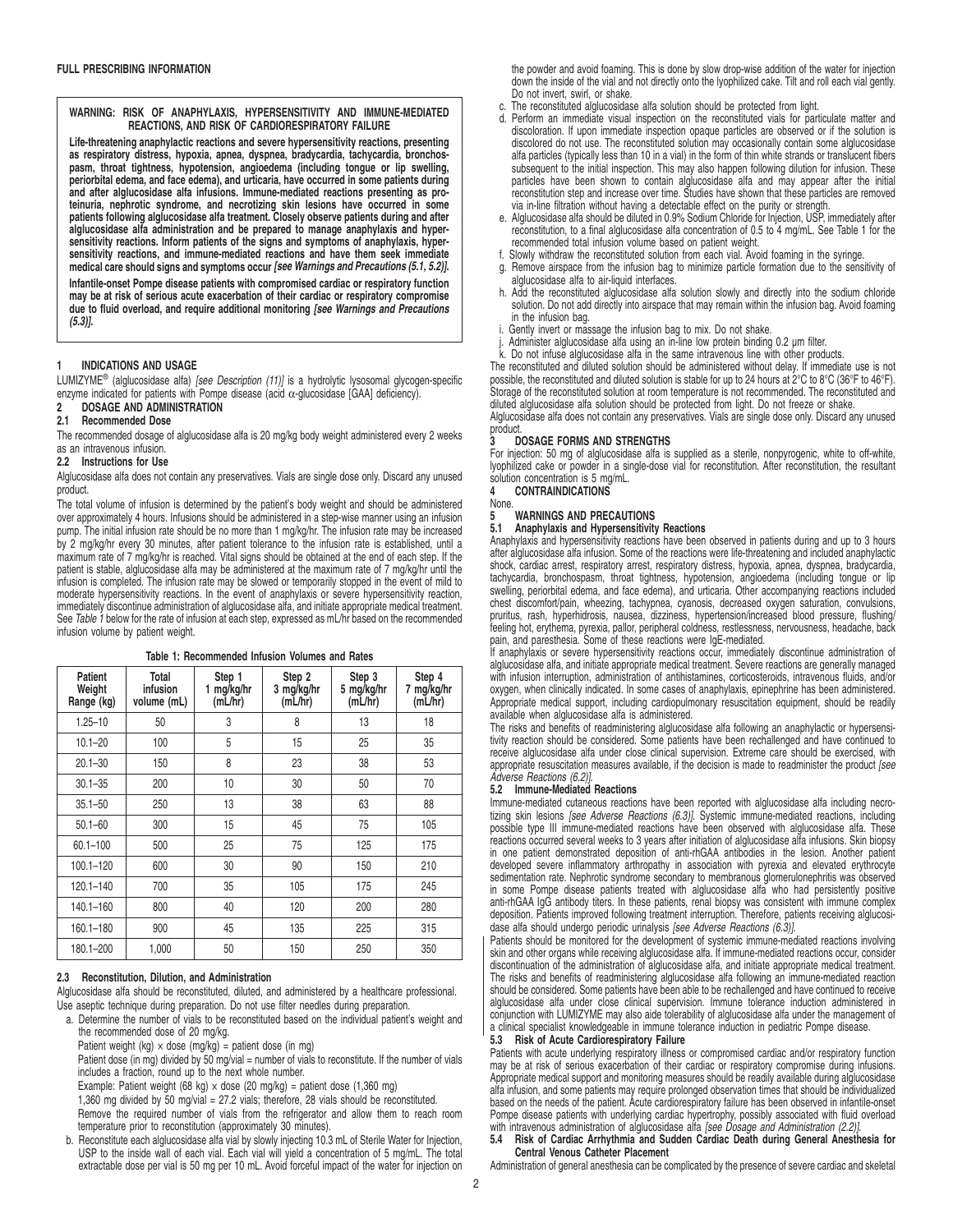(including respiratory) muscle weakness. Therefore, caution should be used when administering general anesthesia. Ventricular arrhythmias and bradycardia, resulting in cardiac arrest or death, or requiring cardiac resuscitation or defibrillation have been observed in infantile-onset Pompe disease patients with cardiac hypertrophy during general anesthesia for central venous catheter placement. **5.5 Risk of Antibody Development**

Patients with infantile-onset Pompe disease should have a cross-reactive immunologic material (CRIM) assessment early in their disease course and be managed by a clinical specialist knowledgeable in immune tolerance induction in Pompe disease to optimize treatment. Immune tolerance induction administered prior to and in conjunction with initiation of alglucosidase alfa has been reported to aide tolerability of alglucosidase alfa in CRIM-negative patients. CRIM status has been shown to be associated with immunogenicity and patients' responses to enzyme replacement therapies. CRIMnegative infants with infantile-onset Pompe disease treated with alglucosidase alfa have shown poorer clinical response in the presence of high sustained IgG antibody titers and positive inhibitory antibodies compared to CRIM-positive infants [see Adverse Reactions (6.2)].

In clinical studies, the majority of patients developed IgG antibodies to alglucosidase alfa, typically within 3 months of treatment. There is evidence to suggest that some patients who develop high and sustained IgG antibody titers, including CRIM-negative patients (i.e., patients in whom no endogenous GAA protein was detected by Western blot analysis and/or predicted based on the genotype), may experience reduced clinical alglucosidase alfa treatment efficacy, such as loss of motor function, ventilator dependence, or death.

#### **5.6 Monitoring: Laboratory Tests**

Patients should be monitored for IgG antibody formation every 3 months for 2 years and then annually thereafter. Testing for IgG titers may also be considered if patients develop hypersensitivity reactions, other immune-mediated reactions, or lose clinical response. Patients who experience reduced clinical response may also be tested for inhibitory antibody activity. Patients who experience anaphylactic or hypersensitivity reactions may also be tested for IgE antibodies to alglucosidase alfa and other<br>mediators of anaphylaxis *[see Adverse Reactions (6.2)]*.

Testing services for antibodies against alglucosidase alfa are available through Genzyme Corporation.<br>Contact Genzyme Corporation at 1-800-745-4447 for information on testing.<br>**6 ADVERSE REACTIONS** 

# **6.1 Clinical Trials Experience**

Because clinical trials are conducted under widely varying conditions, adverse reaction rates observed in the clinical trials of a drug cannot be directly compared to rates in the clinical trials of another drug and may not reflect the rates observed in clinical practice.

The following serious adverse reactions are described below and elsewhere in the labeling:

• Anaphylaxis and hypersensitivity reactions [see Warnings and Precautions (5.1)] In clinical trials, the most common adverse reactions (≥5%) following alglucosidase alfa treatment were hypersensitivity reactions, and included anaphylaxis, rash, pyrexia, flushing/feeling hot, urticaria, headache, hyperhidrosis, nausea, cough, decreased oxygen saturation, tachycardia, tachypnea, chest discomfort, dizziness, muscle twitching, agitation, cyanosis, erythema, hypertension/increased blood pressure, pallor, rigors, tremor, vomiting, fatigue, and myalgia.

#### Clinical Trials in Infantile-Onset and Juvenile-Onset Pompe Disease

Two multicenter, open-label clinical trials were conducted in 39 infantile-onset Pompe disease patients, ages 1 month to 3.5 years old. Approximately half of the patients (54%) were male. Patients were treated with alglucosidase alfa 20 or 40 mg/kg every other week for periods ranging from 1 to 106 weeks (mean: 61 weeks).

The most serious adverse reactions reported with alglucosidase alfa treatment included anaphylaxis and acute cardiorespiratory failure.

The most common adverse reactions requiring intervention in clinical trials were hypersensitivity reactions, occurring in 20 of 39 (51%) patients treated with alglucosidase alfa, and included rash, pyrexia, urticaria, flushing, decreased oxygen saturation, cough, tachypnea, tachycardia, hypertension/<br>increased blood pressure, pallor, rigors, vomiting, cyanosis, agitation, and tremor. These reactions were<br>more likely antipyretics and/or corticosteroids still experienced hypersensitivity reactions.

Table 2 summarizes all adverse reactions occurring in ≥5% of patients (2 or more patients) treated with alglucosidase alfa in clinical trials described above.

**Table 2: Adverse Reactions that Occurred in At Least 5% of Infantile-Onset Patients Treated with Alglucosidase Alfa in Clinical Trials**

|                                                                       | <b>Number of Patients</b><br>$(N=39)$<br>$n$ (%) |
|-----------------------------------------------------------------------|--------------------------------------------------|
| <b>Adverse Reaction</b>                                               | 20(51)                                           |
| Rash (including rash erythematous, rash macular and<br>maculopapular) | 7(18)                                            |
| Pyrexia                                                               | 6(15)                                            |
| Urticaria                                                             | 5(13)                                            |
| Flushing                                                              | 5(13)                                            |
| Hypertension/Increased Blood Pressure                                 | 4(10)                                            |
| Decreased Oxygen Saturation                                           | 3(8)                                             |
| Cough                                                                 | 3(8)                                             |
| Tachypnea                                                             | 3(8)                                             |
| Tachycardia                                                           | 3(8)                                             |
| Erythema                                                              | 2(5)                                             |
| Vomiting                                                              | 2(5)                                             |
| Rigors                                                                | 2(5)                                             |
| Pallor                                                                | 2(5)                                             |
| Cyanosis                                                              | 2(5)                                             |

|                         | <b>Number of Patients</b><br>$(N=39)$<br>n(%) |
|-------------------------|-----------------------------------------------|
| <b>Adverse Reaction</b> | 20(51)                                        |
| Agitation               | 2(5)                                          |
| Tremor                  | 2(5)                                          |

An open-label, single-center trial was conducted in 18 treatment-naive infantile-onset Pompe disease patients who were treated exclusively with alglucosidase alfa. Adverse reactions observed in these patients were similar to infantile-onset Pompe disease patients who received alglucosidase alfa in other clinical trials.

Additional hypersensitivity reactions observed in infantile-onset Pompe disease patients treated in other clinical trials and expanded access programs with alglucosidase alfa included livedo reticularis, irritability, retching, increased lacrimation, ventricular extrasystoles, nodal rhythm, rales, respiratory tract irritation, and cold sweat.

Safety was also evaluated in 99 patients (51 male, 48 females) with Pompe disease in an ongoing, open-label, prospective study in patients 12 months of age and older who were previously treated with the 160 L scale of alglucosidase alfa and switched to the 4000 L scale of alglucosidase alfa. Patients were aged 1 to 18 years with a median duration of treatment of 437 days (range 13 to 466 days). No new safety findings were observed following the switch to 4000 L scale of alglucosidase alfa. Clinical Trials in Late-Onset Pompe Disease

Assessment of adverse reactions in patients with late-onset Pompe disease is based on the exposure of 90 patients (45 male, 45 female), aged 10 to 70 years, to 20 mg/kg alglucosidase alfa or placebo in a randomized, double-blind, placebo-controlled trial. The youngest alglucosidase alfa-treated patient was 16 years of age, and the youngest placebo-treated patient was 10 years of age. All patients were naive to enzyme replacement therapy. Patients were randomized in a 2:1 ratio and received alglucosidase alfa or placebo every other week for 78 weeks (18 months). The study population included 34 males and 26 females (n=60) in the alglucosidase alfa group and 11 males and 19 females (n=30) in the placebo group. Two patients receiving alglucosidase alfa discontinued the trial due to anaphylactic reactions.

Serious adverse reactions reported with alglucosidase alfa included anaphylaxis, which presented as angioedema, throat tightness and chest pain/discomfort. One patient with a history of Wolff-Parkinson-White syndrome experienced a serious adverse reaction of supraventricular tachycardia.

The most common adverse reactions (≥3%; 2 or more patients) observed in alglucosidase alfa-treated patients were hypersensitivity reactions and included anaphylaxis, headache, nausea, urticaria, dizziness, chest discomfort, vomiting, hyperhidrosis, flushing/feeling hot, increased blood pressure, paresthesia, pyrexia, local swelling, diarrhea, pruritus, rash, and throat tightness.

Delayed-onset reactions, defined as adverse reactions occurring 2 to 48 hours after completion of alglucosidase alfa infusion, that were observed in ≥3% more patients in the alglucosidase alfa-treated group compared to patients in the placebo-treated group in the controlled trial, included hyperhidrosis. Additional delayed-onset reactions occurring in alglucosidase alfa-treated patients included fatigue, myalgia, and nausea. Patients should be counseled about the possibility of delayed-onset hypersen-sitivity reactions and given proper follow-up instructions.

Table 3 summarizes the most common adverse reactions that occurred in at least 3% of alglucosidase alfa-treated patients and with a higher incidence than the placebo-treated patients during the randomized, double-blind, placebo-controlled study described above.

|  |  |  |  |  |  |  | Table 3: Adverse Reactions Occurring in at Least 3% of Alglucosidase Alfa-Treated Late- |  |
|--|--|--|--|--|--|--|-----------------------------------------------------------------------------------------|--|
|  |  |  |  |  |  |  | Onset Patients and with a Higher Incidence than the Placebo-Treated Patients            |  |

| <b>Adverse Reaction</b>         | Alglucosidase Alfa<br>$n = 60$<br>N(%) | Placebo<br>$n=30$<br>N(%) |  |  |
|---------------------------------|----------------------------------------|---------------------------|--|--|
| <b>Hyperhidrosis</b>            | 5(8.3)                                 | 0(0)                      |  |  |
| Urticaria                       | 5(8.3)                                 | 0(0)                      |  |  |
| Anaphylaxis                     | 4(6.7)                                 | 0(0)                      |  |  |
| <b>Chest Discomfort</b>         | 4(6.7)                                 | 1(3.3)                    |  |  |
| Muscle Twitching                | 4(6.7)                                 | 1(3.3)                    |  |  |
| Myalgia                         | 3(5.0)                                 | 1(3.3)                    |  |  |
| Flushing/Feeling Hot            | 3(5.0)                                 | 0(0)                      |  |  |
| <b>Increased Blood Pressure</b> | 3(5.0)                                 | 0(0)                      |  |  |
| Vomiting                        | 3(5.0)                                 | 0(0)                      |  |  |
| Edema, Peripheral               | 2(3.3)                                 | 0(0)                      |  |  |
| Pruritus                        | 2(3.3)                                 | 0(0)                      |  |  |
| Rash Papular                    | 2(3.3)                                 | 0(0)                      |  |  |
| <b>Throat Tightness</b>         | 2(3.3)                                 | 0(0)                      |  |  |

In clinical trials, anaphylaxis and hypersensitivity reactions were managed with infusion interruption, decreased infusion rate, administration of antihistamines, corticosteroids, intravenous fluids, and/or oxygen, when clinically indicated. In some cases of anaphylactic reactions, epinephrine was administered. Patients who have experienced anaphylaxis or hypersensitivity reactions should be treated with caution when they are readministered alglucosidase alfa.

# **6.2 Immunogenicity**

As with all therapeutic proteins, there is potential for immunogenicity. The detection of antibody formation is highly dependent on the sensitivity and specificity of the assay. Additionally, the observed incidence of antibody (including neutralizing antibody) positivity in an assay may be influenced by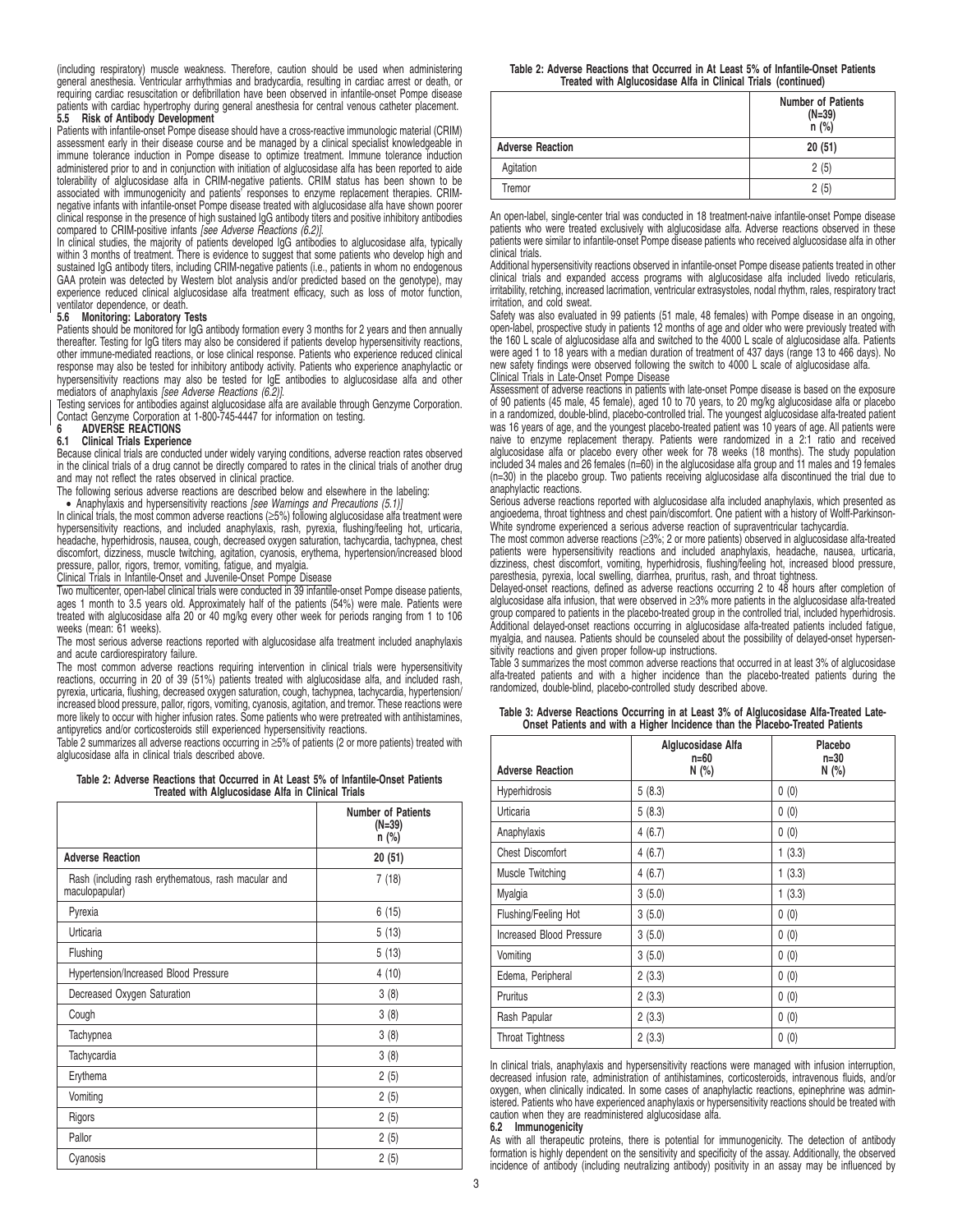several factors including assay methodology, sample handling, timing of sample collection, concomitant medications, and underlying disease. For these reasons, comparison of the incidence of antibodies in the studies described below with the incidence of antibodies in other studies or to other alglucosidase alfa products may be misleading.

In the two clinical trials in infantile-onset patients, the majority of patients (34 of 38; 89%) tested positive for IgG antibodies to alglucosidase alfa. There is evidence to suggest that some patients who develop high sustained titers of anti-alglucosidase alfa antibodies may experience reduced clinical efficacy to alglucosidase alfa treatment [see Warnings and Precautions (5.5)]. Some IgG-positive patients in clinical trials who were retrospectively evaluated for the presence of inhibitory antibodies tested positive for inhibition of enzyme activity and/or uptake in in vitro assays. Furthermore, CRIM-negative infants have shown reduced clinical effect in the presence of high sustained IgG antibody titers with inhibitory activity *[see Warnings and Precautions (5.5)]*. Alglucosidase alfa-treated patients who experience a<br>decrease in motor function should be tested for the presence of inhibitory antibodies that neutralize enzyme uptake or activity.

Immunogenicity data from clinical trials and published literature in CRIM-negative, infantile-onset Pompe disease patients suggest that the administration of an immune tolerance induction regimen individualized to alglucosidase alfa–naive patients may be effective in preventing or reducing the

development of high sustained antibody titer against alglucosidase alfa. In the randomized, double-blind, placebo-controlled trial in late-onset patients, all alglucosidase alfa-treated patients with available samples (N=59, 100%) developed IgG antibodies to alglucosidase alfa. These patients were all CRIM positive, consistent with late-onset Pompe disease. Most patients who developed IgG antibodies did so within the first 3 months of exposure (median time to seroconversion was 4 weeks). There was no apparent association between mean or peak IgG antibody titers and the occurrence of adverse reactions.

None of the 59 evaluable patients tested positive for inhibition of enzyme activity. Antibody titers for<br>cellular uptake inhibition were present in 18 of 59 (31%) patients by Week 78. All other patients tested<br>negative for have higher IgG titers than patients who tested negative for uptake inhibition. Among the 32 patients with evaluable pharmacokinetic (PK) samples, 5 patients tested positive for uptake inhibition. The<br>clinical relevance of this *in vitro* inhibition is not fully understood. The clearance values for 4 of these 5 patients were approximately 1.2-fold to 1.8-fold greater in the presence of inhibitory antibodies (Week 52) as compared to in the absence of inhibitory antibodies (Week 0) [see Clinical Pharmacology (12.3)]. Some patients in the clinical studies or in the postmarketing setting have undergone testing for alglucosidase alfa-specific IgE antibodies. Testing was performed in patients who experienced moderate to severe or recurrent hypersensitivity reactions, for which mast-cell activation was suspected. Some of the patients who tested positive for alglucosidase alfa-specific IgE antibodies experienced anaphylactic reactions [see Boxed Warning and Warnings and Precautions (5.1)].

Some patients who tested positive for alglucosidase alfa-specific IgE antibodies and experienced hypersensitivity reactions were able to be rechallenged with alglucosidase alfa using a slower infusion rate at lower starting doses and have continued to receive treatment under close clinical supervision<br>[see Warnings and Precautions (5.1)]. Since patients who develop IgE antibodies to alglucosidase alfa appear to be at a higher risk for developing anaphylaxis and hypersensitivity reactions, these patients should be monitored more closely during administration of alglucosidase alfa.

### **6.3 Postmarketing Experience**

The following adverse reactions have been identified during post approval use of alglucosidase alfa**.** Because these reactions are reported voluntarily from a population of uncertain size, it is not always possible to reliably estimate their frequency or establish a causal relationship to drug exposure. In postmarketing experience with alglucosidase alfa, serious adverse reactions have been reported, including anaphylaxis [see Boxed Warning and Warnings and Precautions (5.1)]. Acute cardiorespiratory failure, possibly associated with fluid overload, has been reported in infantile-onset Pompe disease patients with pre-existing hypertrophic cardiomyopathy [see Boxed Warning and Warning and Precautions (5.3)].

Recurrent reactions consisting of flu-like illness or a combination of events such as pyrexia, chills, myalgia, arthralgia, pain, or fatigue occurring after completion of infusions and lasting usually for 1 to 3 days have been observed in some patients treated with alglucosidase alfa. The majority of patients were able to be rechallenged with alglucosidase alfa using lower doses and/or pretreatment with anti-inflammatory drugs and/or corticosteroids and were able to continue treatment under close clinical supervision.

In addition to the hypersensitivity reactions reported in clinical trials [see Adverse Reactions (6.1)], the following hypersensitivity reactions have been reported in at least 2 patients and included: anaphylactic shock, respiratory failure, respiratory arrest, cardiac arrest, hypoxia, dyspnea, wheezing, convulsions, peripheral coldness, restlessness, nervousness, back pain, stridor, pharyngeal edema, abdominal pain, apnea, muscle spasm, and conjunctivitis. In addition, one case of hyperparathyroidism has been reported.

Systemic and cutaneous immune-mediated reactions, including proteinuria and nephrotic syndrome secondary to membranous glomerulonephritis, and necrotizing skin lesions have been reported in postmarketing safety experience with alglucosidase alfa [see Warnings and Precautions (5.2)].

# **7** DRUG INTERACTIONS<br>7.1 Interference with other

**7.1 Interference with other Drugs**

No drug interaction or *in vitro* metabolism studies were performed.<br>**8 USE IN SPECIFIC POPULATIONS** 

# **8 USE IN SPECIFIC POPULATIONS**<br>**8.1** Pregnancy

**8.1 Pregnancy**

# Risk Summary

Data from postmarketing reports and published case reports with alglucosidase alfa use in pregnant women have not identified a LUMIZYME-associated risk of major birth defects, miscarriage, or adverse maternal or fetal outcomes. The continuation of treatment for Pompe disease during pregnancy should be individualized to the pregnant woman. Untreated Pompe disease may result in worsening disease symptoms in pregnant women [see Clinical Considerations].

Reproduction studies performed in mice and rabbits at doses resulting in exposures up to 0.4 or 0.5 times the human steady-state AUC (area under the plasma concentration-time curve), respectively, during the period of organogenesis revealed no evidence of effects on embryo-fetal development. In mice there was an increase in pup mortality during lactation at maternal exposures 0.4 times the human steady-state AUC [see Data].

The estimated background risk of major birth defects and miscarriage in the indicated population is unknown. All pregnancies have a background risk of birth defect, loss or other adverse outcomes. In the U.S. general population, the estimated background risk of major birth defects and miscarriage in clinically recognized pregnancies is 2% to 4% and 15% to 20%, respectively.

Pregnant women and women of reproductive potential should be encouraged to enroll in the Pompe patient registry. The registry will monitor the effect of LUMIZYME on pregnant women and their offspring. For more information, visit www.registrynxt.com or call 1-800-745-4447, extension 15500. Clinical Considerations

Disease-associated maternal and/or embryo-fetal risk

Untreated Pompe disease has been associated with worsening respiratory and musculoskeletal symptoms in some pregnant women.

# Data

# Animal data

All reproductive studies included pretreatment with diphenhydramine to prevent or minimize hypersensitivity reactions. The effects of alglucosidase alfa were evaluated based on comparison to a control group treated with diphenhydramine alone. Daily intravenous administration of alglucosidase alfa up to 40 mg/kg in mice and rabbits (0.4 and 0.5 times the human steady-state AUC, respectively, at the recommended biweekly dose) during the period of organogenesis had no effects on embryo-fetal development. Administration of 40 mg/kg intravenously every other day in mice (0.4 times the human steady-state AUC at the recommended biweekly dose) during the period of organogenesis through lactation produced an increase in mortality of offspring during the lactation period. **8.2 Lactation**

# Risk Summary

Available published literature suggests the presence of alglucosidase alfa in human milk. There are no reports of adverse effects of alglucosidase alfa on the breastfed infant. There is no information on the effects of alglucosidase alfa on milk production. The developmental and health benefits of breastfeeding

should be considered along with the mother's clinical need for LUMIZYME and any potential adverse effects on the breastfed child from LUMIZYME or from the underlying maternal condition. Lactating women with Pompe disease treated with LUMIZYME should be encouraged to enroll in the

Pompe disease registry [see Use in Specific Populations (8.1)].

# Clinical Considerations

A lactating woman may consider interrupting breastfeeding, pumping and discarding breast milk during treatment and for 24 hours after LUMIZYME administration in order to minimize drug exposure to a breastfed infant.

#### **8.4 Pediatric Use**

The safety and effectiveness of alglucosidase alfa have been established in pediatric patients with Pompe disease [see Adverse Reactions (6.2)].

The safety and effectiveness of alglucosidase alfa were assessed in 57 treatment-naive infantile-onset Pompe disease patients, aged 0.2 month to 3.5 years at first infusion, in three separate clinical trials [see Clinical Studies (14.1)].

The safety and effectiveness of alglucosidase alfa were assessed in pediatric patients with late (non-infantile) onset Pompe disease in a randomized, double-blind, placebo-controlled study in 90 patients, including 2 patients 16 years of age or less [see Clinical Studies (14.2)].

Anaphylaxis, hypersensitivity reactions, and acute cardiorespiratory failure have occurred in pediatric patients [see Boxed Warning, Warnings and Precautions (5.1, 5.3)]. Additionally, cardiac arrhythmia and sudden cardiac death have occurred in pediatric patients during general anesthesia for central venous<br>catheter placement *[see Warnings and Precautions (5.4)]*.

#### **8.5 Geriatric Use**

The randomized, double-blind, placebo-controlled study of alglucosidase alfa did not include sufficient numbers (n=4) of patients aged 65 years and over to determine whether they respond differently from<br>younger patients *[see Clinical Studies (14.1)]*.

### **11 DESCRIPTION**

Alglucosidase alfa is a hydrolytic lysosomal glycogen-specific enzyme encoded by the predominant of nine observed haplotypes of the human acid α-glucosidase (GAA) gene. Alglucosidase alfa is produced by recombinant DNA technology in a Chinese hamster ovary cell line. Alglucosidase alfa degrades glycogen by catalyzing the hydrolysis of  $\alpha$ -1,4- and  $\alpha$ -1,6- glycosidic linkages of lysosomal glycogen. Alglucosidase alfa is a glycoprotein with a calculated mass of 99,377 Daltons for the polypeptide chain, and a total mass of approximately 109,000 Daltons, including carbohydrates. Alglucosidase alfa has a specific activity of 3.6 to 5.4 units/mg (one unit is defined as that amount of activity that results in the hydrolysis of 1 micromole of synthetic substrate per minute under specified assay conditions).<br>Alglucosidase alfa is intended for intravenous infusion. It is supplied as a sterile, nonpyrogenic, white to off-white, lyophilized cake or powder for reconstitution with 10.3 mL Sterile Water for Injection, USP. Each 50 mg vial contains 52.5 mg alglucosidase alfa, 210 mg mannitol, 0.5 mg polysorbate 80, 9.9 mg sodium phosphate dibasic heptahydrate, and 31.2 mg sodium phosphate monobasic monohydrate. Following reconstitution as directed, each vial contains 10.5 mL reconstituted solution and a total extractable volume of 10 mL at 5 mg/mL alglucosidase alfa. Alglucosidase alfa does not contain preservatives; each vial is for single dose only.

#### **12 CLINICAL PHARMACOLOGY 12.1 Mechanism of Action**

Pompe disease (acid maltase deficiency, glycogen storage disease type II, GSD II, glycogenosis type II) is an inherited disorder of glycogen metabolism caused by the absence or marked deficiency of the lysosomal enzyme GAA.

Alglucosidase alfa provides an exogenous source of GAA. Binding to mannose-6-phosphate receptors on the cell surface has been shown to occur via carbohydrate groups on the GAA molecule, after which it is internalized and transported into lysosomes, where it undergoes proteolytic cleavage that results in increased enzymatic activity. It then exerts enzymatic activity in cleaving glycogen. **12.2 Pharmacodynamics**

Clinical pharmacodynamic studies have not been conducted for alglucosidase alfa.

# **12.3 Pharmacokinetics**

The pharmacokinetics of alglucosidase alfa was evaluated in 13 patients with infantile-onset Pompe disease, aged 1 month to 7 months, who received 20 mg/kg (approximately as a 4-hour infusion) or 40 mg/kg (approximately as a 6.5-hour infusion) of alglucosidase alfa every 2 weeks. The measurement of alglucosidase alfa plasma concentration was based on an activity assay using an artificial substrate.<br>Systemic exposure was approximately dose proportional between the 20 and 40 mg/kg doses. Based<br>on the pharmacokinetic mg/kg (n=5), the estimated mean AUC was 811 mcg·hr/mL with 17% coefficient of variation [CV], C<sub>max</sub><br>was 162 mcg/mL with 19% CV, clearance was 25 mL/hr/kg with 16% CV, and half-life was 2.3 hours with 17% CV.

The pharmacokinetics of alglucosidase alfa was also evaluated in a separate trial of 14 patients with infantile-onset Pompe disease, aged 6 months to 3.5 years, who received 20 mg/kg of alglucosidase alfa as a 4-hour infusion every 2 weeks. The pharmacokinetic parameters were similar to those observed for the infantile-onset Pompe disease patients aged 1 month to 7 months who received the 20 mg/kg dose.